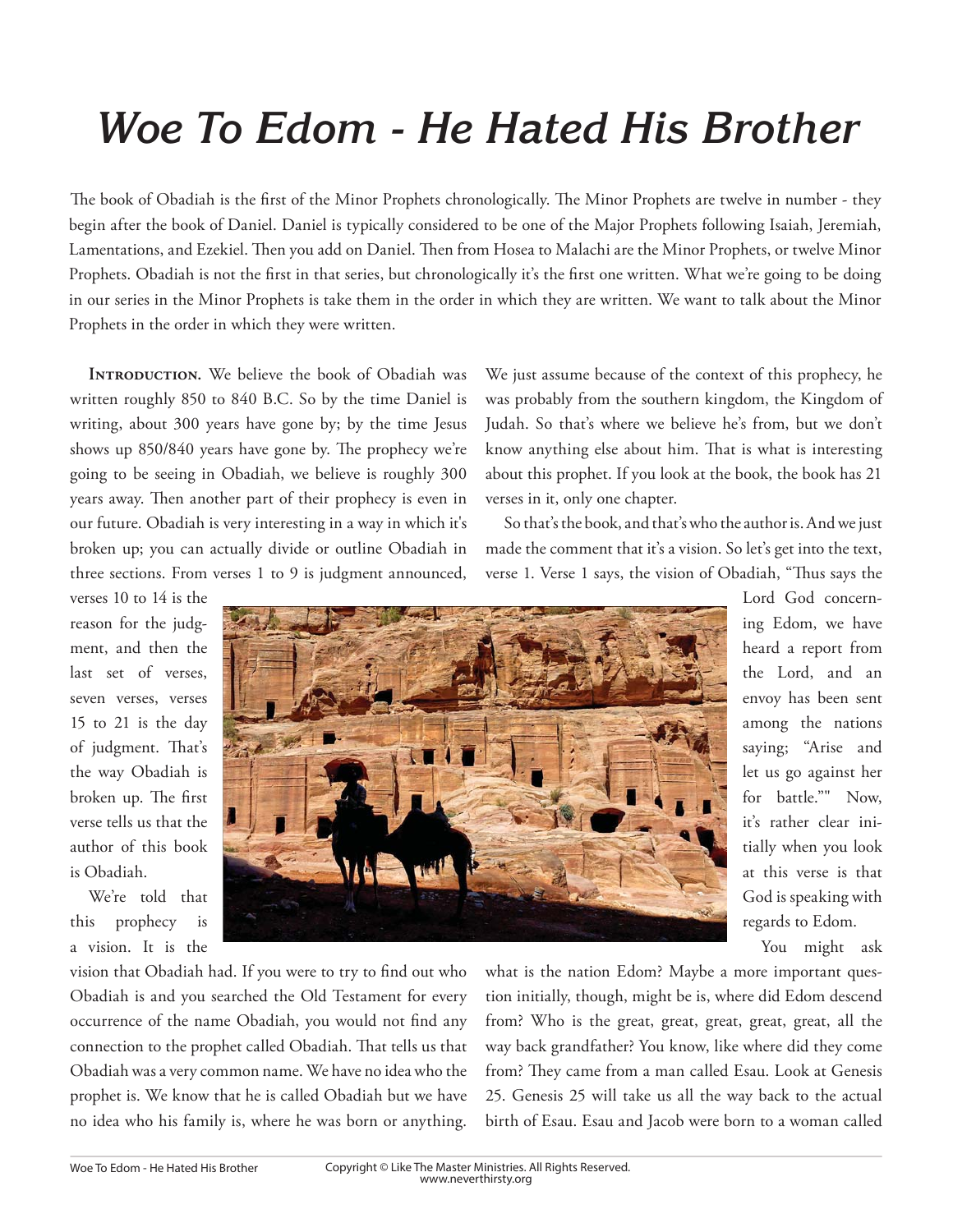Rebecca, and her husband was Isaac. Look at Genesis 25 and verse 21. We're told, "Isaac prayed to the Lord on behalf of his wife because she was barren. And the Lord answered him and Rebecca his wife conceived. But the children struggled together within her and she said, 'If it is so, why then am I this way?'"

So she went to inquire the Lord. However, she's basically saying, "Why am I this way? I mean, what's going on?" Verse 23; and the Lord said to her, "Two nations are in your womb, and two people will be separated from your body, and one people shall be stronger than the other, and the older shall serve the younger."

So, right up front we're told that there was going be two children, and we know who the children are. They are Jacob and Esau. We are told that they're going to be two people, that is, they're going to father children, and those children are going father other children, and they're going end up with children and children and whole nations; two separate nations. Awe are told that the older one is going to serve the younger one, that is, the nation from the older one will end up serving the nation from the younger one. The nation from the older one ends up being Edom, and the nation from the younger one ends up being Israel.

Now I want you to look at Genesis 27, verse 26. That is where we'll start. This passage is this is where Isaac gives, supposedly, Esau a blessing. Remember? Remember that Esau wanted to have a blessing, and he was supposed to get a blessing from his dad Isaac? And there were some sneaky stuff going on. Mom got involved and decided that Jacob would get the blessing that was intended for Esau, remember that? Look at verse 26 and we're told, "Then his father Isaac, said to him, 'Please come close and kiss me, my son.'" He's actually talking to Jacob although he doesn't know that at this point; he thinks it's Esau. "So he came close and kissed him; and he smelled his garments, he blessed him and said; "See, the smell of my son is like a smell of a field, which the Lord has blessed. Now may God give you of the dew of heaven and of the fatness of the earth and an abundance of grain and new wine. May people serve you and nations bow down to you; be master of your brothers, and may your mother's sons bow down to you. Cursed be those who curse

you, and bless those who bless you." Isaac says that, your brothers are going to serve you, and that's Esau.

Now if you look at verse 39; we're told then Isaac, his father answered and said to him; this is now Esau. In the last part of verse 38, you'll see Esau now is in focus, and here is the blessing that was given to Esau. "Behold away from the fertility of the earth shall be your dwelling, and away from the dew of heaven from above. By your sword you shall live and your brother you shall serve, and it shall come about when you become restless that you will break his yoke from your neck." Now, these three passages give you a picture of the relationship of Jacob and Esau. The message is that, Jacob is going to be the dominant one and Esau will be the one who ends up serving his brother. It's part of the blessing that Isaac pronounces on the two boys, the two sons.

In verse 40, we're told something really interesting. We are told that Esau, when he gets restless he's going to break the yoke. That is, there is going to come a time when he will no longer be subservient to his brother. Now that's important, because that implies what? Conflict. Implies conflict is coming. So there is your set up. Now look at chapter 36 in Genesis, verse 1. This is part of the records or the genealogies of Esau, and we're given some interesting information in this chapter. In verse 1, we're told, "And now, these are the records of the generations of Esau (that is . . .)", what does it say? Edom. So, if you weren't sure that Esau and Edom are interchangeable terms, right there, you know that they are. So Esau is the person, and Edom is the nation that comes from Esau.

Now look at verse 8, so Esau lived in the hill country of Seir. Esau is Edom. So again, we're told in verse 8 that Esau is Edom -- interchangeable -- and also, where are they living? Where will Esau and his descendants or where will Esau's descendants live? They will live in Seir. Verse 9, "And these then are the records of the generations of Esau, the father of the Edomites in the hill country of Seir." So if you weren't sure now, three times in this chapter we're told that Esau is the father of the Edomites who live in Seir, and today we refer to it as the nation of Edom. Actually, they lived in the Negev.

If you were to look at a map of Israel, you would find out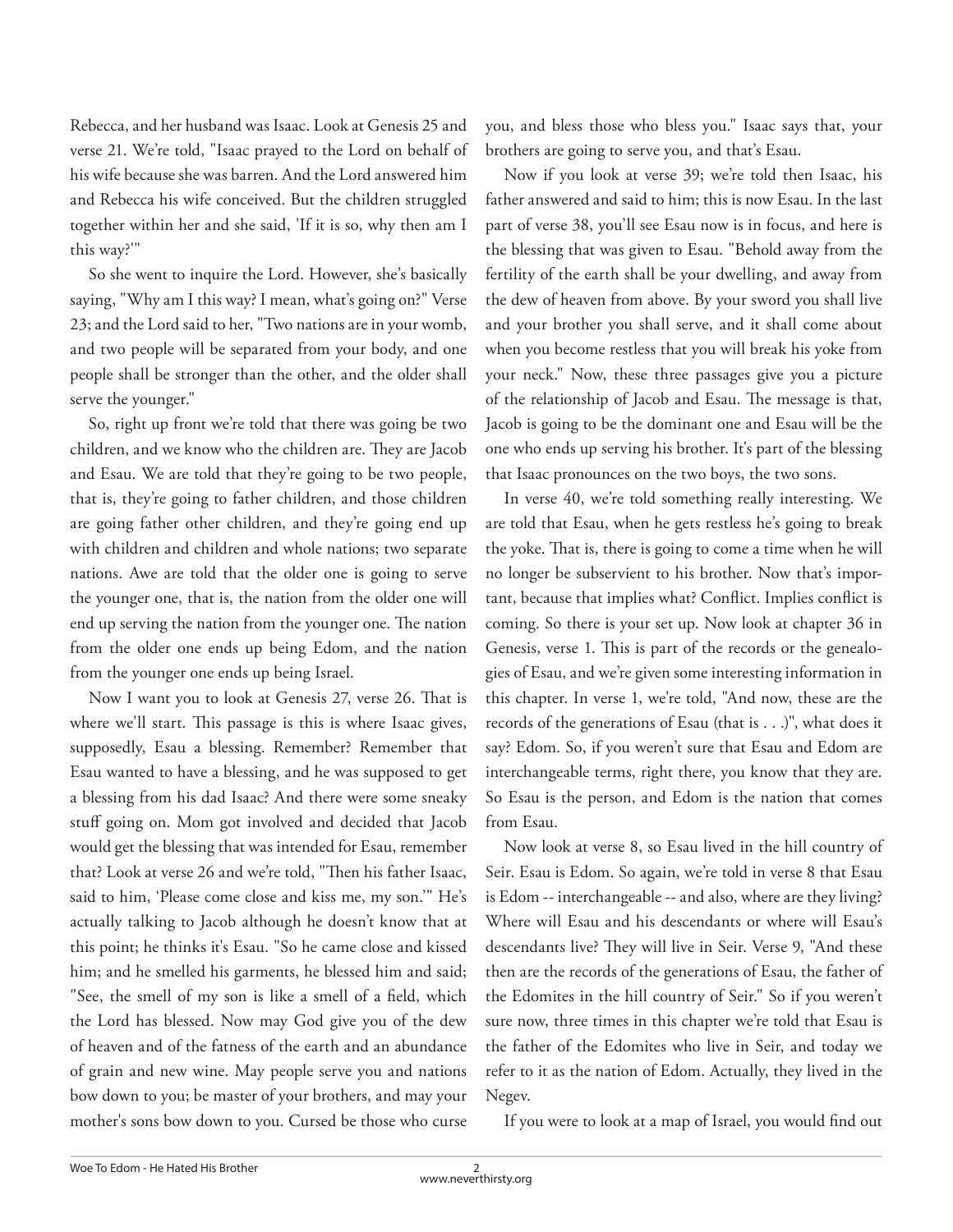that the kingdom of Edom actually was south of the Dead Sea, and went all the way down to the Gulf of Aqaba. They ended up actually occupying a huge territory. It's fascinating the territory that they ended up occupying. Later on, we find out that the Edomites were actually defeated by King Nebuchadnezzar of the Babylonian empire. Later on they end up moving into the southern part of Judah, and they became known as the Idumaeans. There is a man who comes from the Idumaeans we know as Pontius Pilate. And inter-

estingly enough, he ends up putting Jesus Christ to death who is a descendant of Jacob.

**Judgment Announced.**  So there's your setup for our study, and I want you now to go back to Obadiah and look at verse 1. Verse 1 we read, "Thus says the Lord concerning Edom - We have heard a report from the Lord, and an envoy has been sent among the nations saying, 'Arise and let us go up against her for battle.'" So what we're told in verse 1 is that God is sending out a messenger to all of the nations, and calling them to come up and fight against Edom. Verse 2, "Behold, I will make you among the nations; you are greatly despised." Verse 3, "The arrogance of your heart has deceived you, you live in the clefts of the rock, in the

**Petra Siq** 

all of us have a pride problem. If somebody insults you, real fast we can find out that we have a pride problem. "And you who live in the clefts of the rock". Now you'll say, well, what is that talking about? If you look at the land of Edom, you find out there is a mountainous area, some huge mountains in fact. Some of the mountains are 5,700 feet tall.

Well, here is a slide-show for the night. This is the entrance to Petra. Petra was the capital of Edom. The word Siq actually refers to this entrance. Look at this entrance.

> Look at the people. The people are really small compared to this entrance and this entrance is really long. In fact, the entrance into Petra was a mile long. And along this corridor, the cliffs go way up. And this gives you a picture of some of it. Once you get into Petra, it is all sandstone up above. They carved dwelling places where they're going to live. I thought this is a cool shot. Look at the colored sandstone. Petra was famous for its colored sandstone, colored walls. Can you imagine having a place to live and your walls are all colored like that?

> Historical records tell us that Petra was wealthy, immensely wealthy. They kept their money there. Petra silk and the urn tombs give you a picture of what Edom is

loftiness of your dwelling place, you say in your heart, 'Who will bring me down to earth?'"

Now at first this may not be clear. It becomes really obvious that they have a pride problem because we were told the arrogance of your heart. That implies they have a pride problem. We know what pride is like, right? We all have it, all about. So when Obadiah is talking about Edom, you can think about Petra the capital. I hope this gives you some idea about what is being described in this prophecy. They were real people, a real nation, and they did some magnificent things, I mean it's incredible. They lived in - the clefts of the rock we are told in verse 3; "You who live in the clefts of the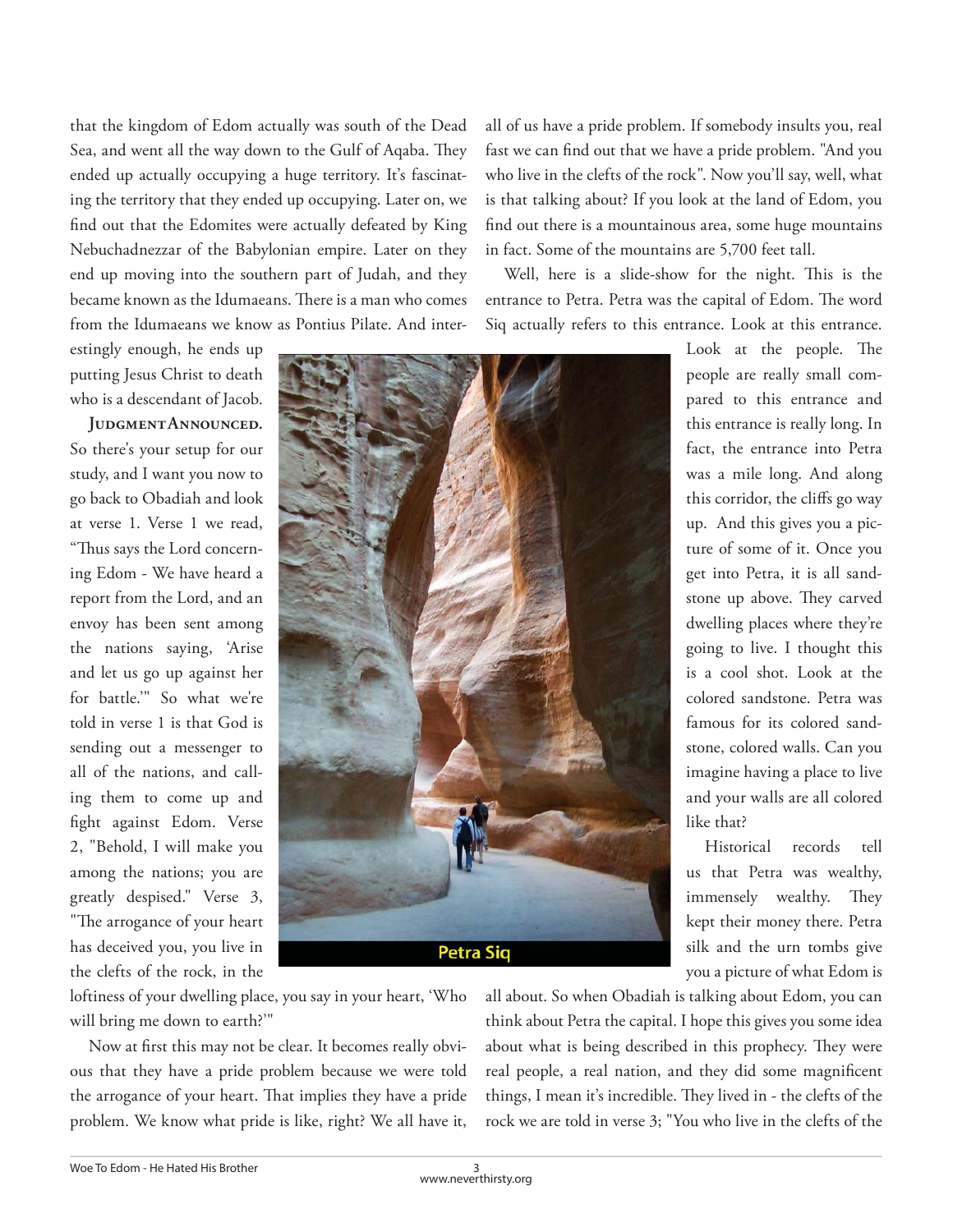rock, in the loftiness of your dwelling places, who say in your heart, 'Who will bring me down to earth?'"

It turns out that Petra was located in a canyon. And the only way to get in there was through a mile-long corridor. The sides of the corridor went way up perpendicular. The sides of it were colored sandstone. They had magnificent buildings everywhere. Verse 4, "Though you build high like the eagle, and though you set your nest among the stars, from there I will bring you down', declares the Lord." In other words in verse 4, God says, the Edomites, thought they were impenetrable - that nobody could defeat them because of the location where they were at. They were high up in the cliffs - high up in the rocks. The only way to get there was through narrow corridors easily defended against an invading army.

They thought they were impenetrable; they thought nobody could defeat them. Verse 4 says, "Though you build high like the eagle, and though you set your nest amongst the stars, from there I will bring you down. They did not think that any nation could bring them down. God says, "I can. I know how to do that." Verse 5, "And if thieves came to you, if robbers by night. Oh, how you will be ruined. Would they steal only until they had enough? If grape gatherers come to you, would they not leave some gleanings?" What God is saying in this verse is very interesting.

Have you ever had somebody come in and steal something from your place? My wife and I, have had that happen on at least two occasion. One occasion we were gone, somebody came in and stole. On the other occasion we were gone too and they came in and stole. We've had our place broken into at least couple of times. You know what they do when they come in? They don't steal everything, they don't clean your house out, furniture and carpet, lights and books and beds and everything. They don't clean everything out. They pick only certain things that they want. Right? Notice what it says; "If thieves came to you, if robbers by night - O how you would be ruined. Would they not steal only until they had enough?" What he is saying is that, normally robbers when they come in they only take what they want, they don't take everything. But watch this, and grape gatherers, when they gather grapes, they don't gather everything, they leave something.

Verse 6 does not say that; "Oh, how Esau will be ransacked". The message is when God sends robbers and when God sends grape gatherers against you Edom, he's going to take everything. Nothing going to be left. They're not going to be picky. They're going to take everything, "And his hidden treasures would be searched out!" So God says when they come against Edom, they're going to take everything, not just picking and choosing. They'll take everything. It's called judgment. God is pronouncing judgment on Edom. And you say, "Why?" That's coming up in verse 10. We not going to get there yet. Verse 7, "And all the men allied with you will send you forth to the border, and the men at peace with you will deceive you and overpower you. They who eat your bread will set an ambush for you (There is no understanding in him)."

Now there is three kinds of people described here in verse 7. The first group is "All the men allied with you". What's that? Your alliances. People who have agreed to defend you. A group of people who agree to defend you if you are attacked. Then the next group are "The men at peace with you." Who is that? Your neighbors. Then we're told, "They eat your bread." Who are those people? Those are your friends. You have your friends over to eat bread with you, right? I mean, some people have their enemies over, I guess, but that's not too common. And maybe you might have people who are allied with you, come over and eat bread. But verse 7 is very intentional: talking about those who were allied, talking about your neighbors, talking about those who are your friends, and guess what? All of them are going to turn on Edom. All of them.

Verse 8, "Will I not on that day", declares the Lord, "destroy wise men from Edom and understanding from the mountain of Esau?" What is God doing? God is pronouncing judgment on Edom. When he says that He's going to destroy the wise men, you say, "Well, what's that all about?" It turns out that Edom was on the King's Highway. Caravans would come from Africa, from India, and from Europe. They would come right through Edom. So, Edom had a treasury where people could keep their money and buyers and sellers could keep their money, and merchants could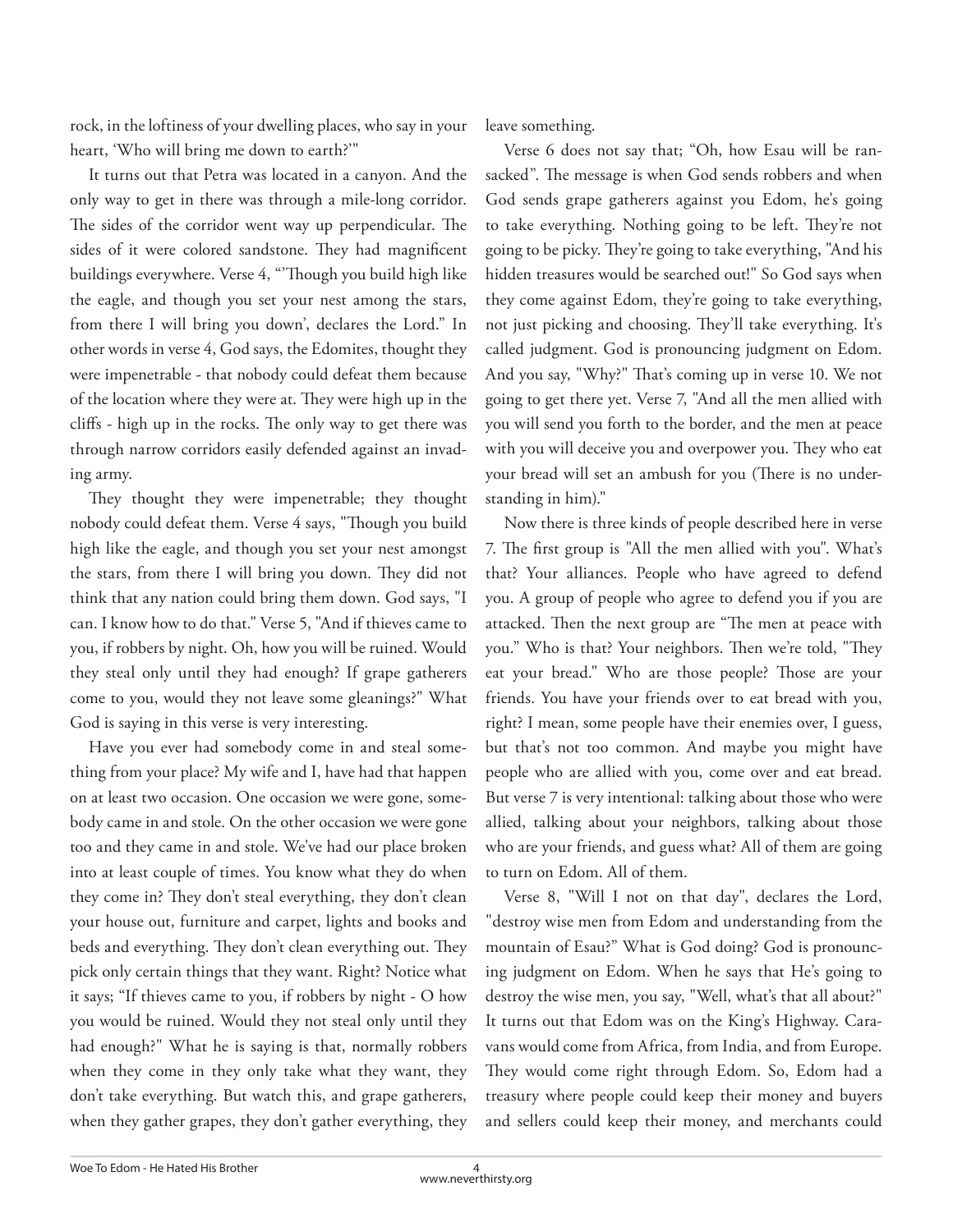keep their money. So, Edom was like a hub. It was a very profitable place, merchandise was exchanged and news was exchanged. Can you imagine what would happen if you saw some people come from India, and you knew they were from India, wouldn't you want to know what's going on?

Today we have the internet, TV, and newspapers. But in those days they didn't have that; they just had word of mouth, right? Conversation. So, people from India would come and tell you what's going on. People from Europe would come and you'd ask them what's going on. People from Africa would come and you could ask them what's going on. So, Edom became a news center and the financial center. Edom was an important place. So, when God says, "Destroy your against you; so that everyone maybe cut off from the mountain of Esau by slaughter because of your violence to your brother Jacob. "You will be covered with shame, and you'll be cut off forever."

Now from verse 11, 12, 13 and 14, we are actually given four different reasons, four explanations as to what the Edomites did to Israel. I want you to see all four. Verse 11 is the first problem, "On the day that you stood aloof; on the day that strangers carried off his wealth." "Well, whose wealth?" It was Judah, Israel; the Jews. "And foreigners entered his gate and cast lots for Jerusalem - you too where as one of them." So what's verse 11 all about? What verse 11 is saying is that, "Look, strangers came against Judah, carried

wise men", He is talking about people who knew; talking about the people who were informed; talking about the rich people. Verse 9, "Then your mighty men will be dismayed, O Teman". By the way, Teman was a major city in Edom. And he says, "So that everyone may be cut off from the mountain of Esau by slaughter."



**Petra Treasury** 

off his wealth, foreigners entered his gate, and you were like one of them." And you say, "Well, but they didn't do it, right?" Other people did it. It's really clear from this verse the Edomites didn't actually do this, because we were told that strangers carried off the wealth and foreigners entered his gate.

So in what way

REASON FOR JUDGMENT. Do you know what God is doing? God's pronouncing judgment on Esau. God is pronouncing judgment on Edom. You'll say, why? God has already indicated that because of their arrogance, they're going to be brought down. The reason is given in verse 10. Now, look at the way the verse starts off, it say, "Because." Right there, that's all you need to know. Here is the reason why judgment is coming on Edom; "Because of violence to your brother Jacob." God says, "Because you've done violence to your brother," that's why this is going to happen to you. This is why the prophecy of judgment is pronounced did they participate? Did you catch what the first part of the verse said? You were "aloof." What's that? You were indifferent. You know, it's amazing here in our culture. We watch the news every day - you're reading about somebody who's getting attacked by a group of hoodlums or a group of thugs or some people from a gang, and people just stand around watch it. Right? They just watch it. They watch a poor, helpless woman trying to defend herself when somebody steals, and everybody stands around and watches. That's what Edom did to Israel. They stood around and watched. They were aloof. They didn't really care. "Oh, I'm not going to get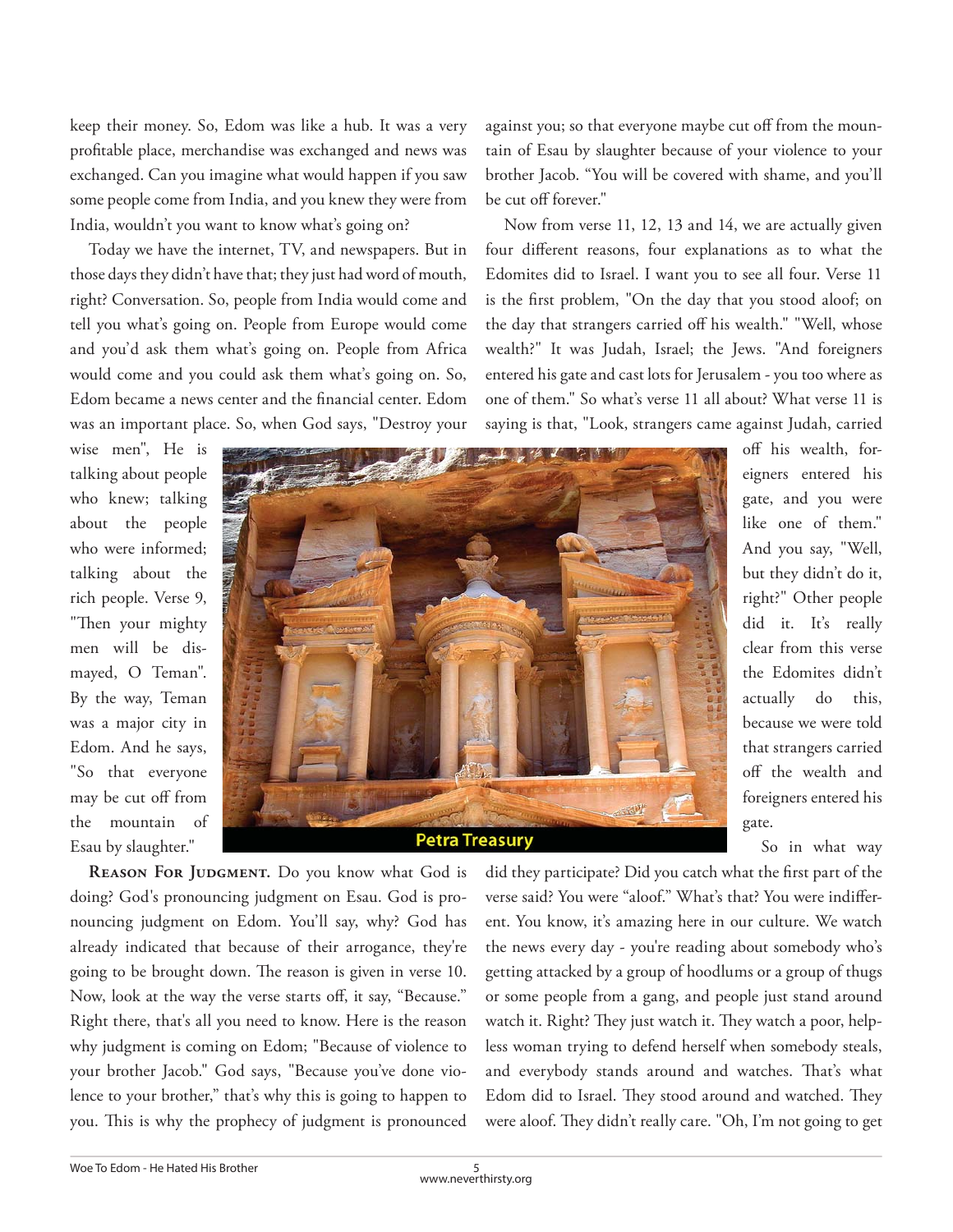involved. I'm not going to get involved. I'm just not going to do that." The truth is, they really didn't care enough. Now see what God says, "You were like one of them". You might as well have participated in the beating up of Israel, or in my little illustration, participated in beating up this woman.

Do you know what God says? If somebody is in trouble and you just ignore it, you drive right by, you walk right by, you don't care, you aren't going do anything -- God says you participated in that. You just decided that you're going to be aloof; you're not going to get involved - too risky. I'm sure if Edom had tried to defend Israel, there would have been some people who would have lost their lives, right? God says, "If you just going to be aloof, it's like you participated". So God says, "You're going to get judged." That's what we've been told from verse 1 through verse 9. What we're reading now, is why is judgment coming? The first reason is that they were aloof when Israel needed help, when Judah needed help.

Verse 12, is the next reason, "And do not gloat over your brother's day, the day of his misfortune. And do not rejoice over the sons of Judah in the day of their destruction. Yes, do not boast in the day of their distress." You know what the Edomites did also? When Judah was getting attacked by their enemies, the Edomites said, "Oh good, oh good. Good. They deserve that. Oh, I'm glad that happened." I've got question for you. Have you ever been offended by somebody or somebody hurt you, maybe somebody stole from you, somebody did something wrong and you really got hurt? Maybe you were in a church and somebody did something wrong in that church? Maybe it was a pastor or a leader; maybe it was -- I don't know who, but somebody, and later on this church started having real problems. What did you do? Did you go, "Oh, good. That church should have fallen after all." You know what you just did? You gloated. God condemned Edom because they gloated over Judah.

Proverbs 24:17 says; "Do not rejoice when your enemy falls and do not let your heart be glad when he stumbles." Now that's what happens to us, right? If you're cheering because the church folded, or was losing attendance, or was going through financial trouble, or was going through whatever they were going through, and you are cheering and thinking, "This is really a good thing." Look at the next verse. God says; "Don't rejoice." Verse 18 says; "Or the Lord will see it and be displeased and turn his anger away from him." So if somebody has hurt you; who has offended you, that proverb says, if you start cheering and you're glad, you're gloating over what's happened, God says, "I will stop chastising him." You know what God is going to do to Edom? The prophecy says Edom is going to be chastised, and it happened. What we're told in verse 11 is that they stood aloof. Verse 12 says they gloated over the problems that were occurring to Judah. They did not like Jacob. They did not like Israel. They did not like Judah. And so, when trouble came, when an enemy came against Judah, they gloated over him because of what was happening.

Verse 13, "Do not enter the gate of my people in the day of their disaster. Yes, you, do not gloat over their calamity, in the day of their disaster, and do not loot their wealth." There's the third reason. They looted their wealth in the day of their disaster. You'll say, "Well, what does loot mean?" They stole. Apparently, what happened the enemy came against Judah and attacked Judah. They obviously left Judah in a defenseless position, and what the Edomites did is they came and took an opportunity and stole what they could.

Think about what goes on TV. There is a riot, right? Some people get really upset. We had a riot this summer in a city called Ferguson and everybody was incensed. What happened? A group of people went and looted. They took advantage. They looted while all this other stuff's going on. Well, that's the picture of Edom. So Judah is getting attacked and they take advantage of them They go down steal from Judah. That's the third condemnation of Edom.

The next reason is verse 14, "Do not stand at the fork of the road to cut down their fugitives." There's the fourth one. They cut down, and do not imprison their survivors in the day of their distress. What we are led to believe here, is that when the people were trying to escape from the enemy, they prevented them. Edom really had it in for Judah. They were enemies against one another. The Edomites wanted them to suffer, that is the point.

I want you to think about something for a second. Remember when the Israelites tried to leave the land of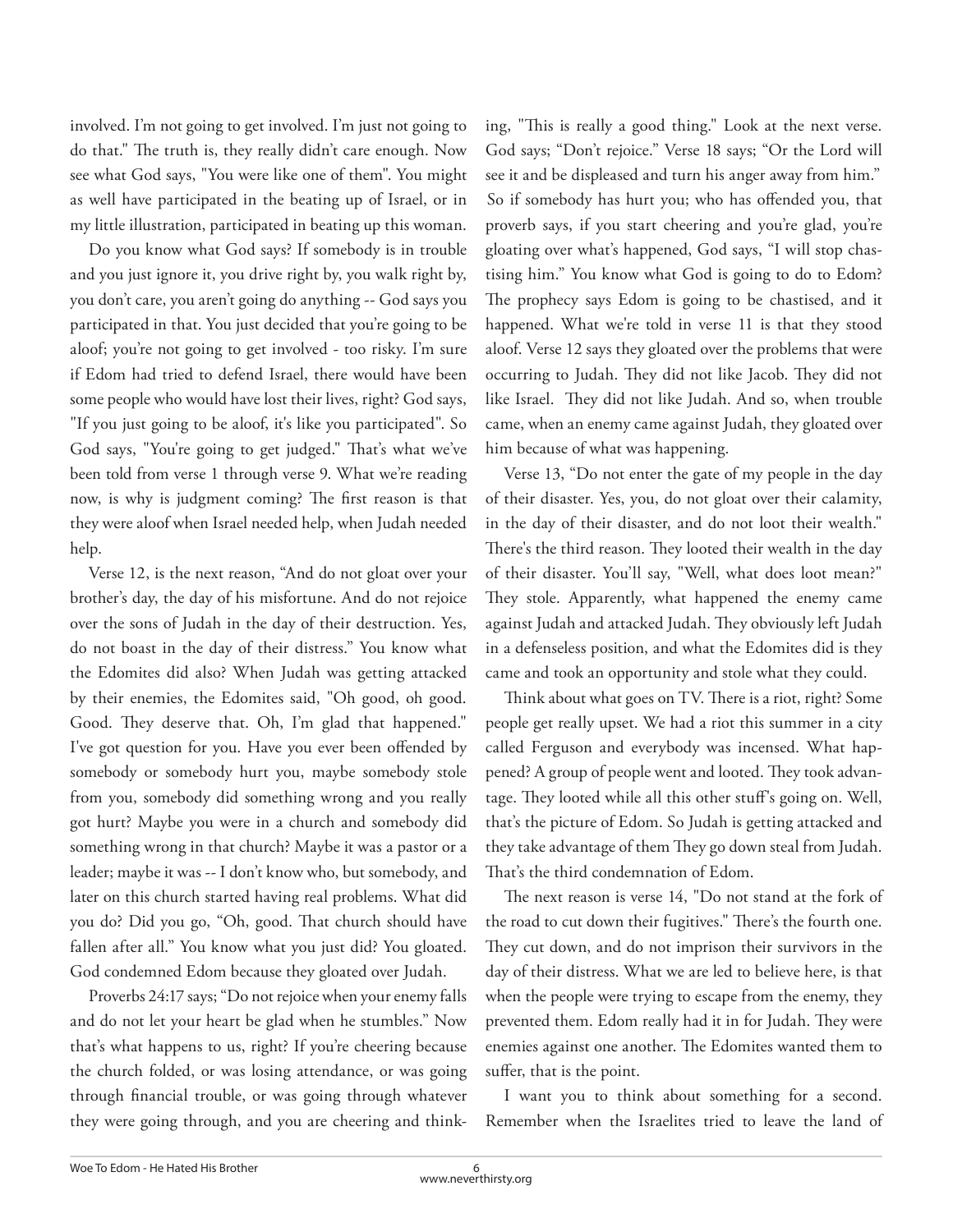Egypt? They left the land of Egypt and they tried to go up to the Promised Land? They asked if they could go through the land of Edom. Remember that? What did the Edomites do? They didn't permit the Israelites to go through their land. Do you remember in Deuteronomy what God told Israel to do? God said, "They are your brothers. They're afraid of you so go around them."

So, that's what Israel did. I thought it was fascinating, here are two nations who are struggling with one another. God tells the Israelites, the descendants of Jacob to go around them. Why? "Because they're your brothers." I thought that was interesting, "brothers." Can I make it personal for a minute? What about your family? You have family relations. How do you get along with your family? How do you get along with your brothers or your sisters? Are there tensions? Now, this is a great illustration, because God told Jacob to be kind to the descendants of Esau. Why? Because they are related to you. God seeks peace. Obadiah is a great chapter. Obadiah is a great prophecy, because Obadiah is about the brother who had it in for the other family member. Catch it? Edom wanted a family member to suffer. They were aloof and didn't go and help them. They looted them. They stole from them. They prevented them from trying to get to safety. The Edomites -- Esau hated Jacob and it was obvious in multiple ways. So, what does God say? "I'm going to discipline Esau." Watch this, when God disciplines you He knows how to make you hurt, and that's what happened to the Edomites.

Look at Genesis 4 for a second. I'm going to show you another family squabble. This family squabble is rather interesting, one you remember. It's Cain and Abel. In Genesis 1, we're told now, "The man had relations with his wife, Eve, and she conceived and gave birth to Cain, and she said, 'I have gotten a man-child with the help of the Lord.' And she gave birth to his brother Abel. And Abel was the keeper of the flocks, but Cain was a tiller of the ground."

This is an older brother and a younger brother, Cain is older and Abel is younger. So, it came about in the course of time, that Cain brought an offering to the Lord, of the fruit of the ground, and Abel on his part also brought the first things of his flock and of their fat portions. And the Lord had regard for Abel and for his offering. But for Cain and for his offering he had no regard. That is, God wasn't interested. God rejected Cain's offering. So Cain became very angry and his countenance fell. Now, get the picture. Here is big brother, he comes with his offering to the Lord -- it's from the ground.

Have you ever watched Family Dynamics? What happens between the older child and the younger child? There is often rivalry, right? Who wants to be top dog? The older child! The older child here, Cain, gave the offering, and the younger child, Abel, gave an offering. God said, "Hey, I'm pleased with yours, but not with the older brother's offering." What does Cain do? Pride kicks in. We're told he becomes really angry. Verse 6, "Then the Lord said to Cain, 'Why are you angry? And why has your countenance fallen? And if you do well, will not your countenance be lifted up?'" It's obvious that his face was showing that he was unhappy. He was sad and distressed. "And if you do not do well, sin is crouching at the door; and its desire is for you, but you must master it." Basically, what God told Cain is, "Come on, get a grip. Get a hold of yourself."

It's a choice. You don't have to be angry. Anger is a choice. God says, "There is this war going on" and that was how it's described. It says, "Sin is crouching at the door and its desire is for you" -- that's anger -- "But you must get a hold of it. You must master it." Most of us, we don't do a very good job in getting a hold of our anger. We give into it actually. Verse 8, "And Cain told Abel his brother and it came about when they were in the field that Cain rose up against Abel, his brother, and killed him." Now, did you catch the first part of this verse? It's an interesting statement. It says, apparently Cain went out and had a conversation with his brother Abel. Apparently, when God gets through talking to Cain about getting a hold of his anger, Cain goes off to talk to his brother. And who knows what the conversation was all about because we're not told.

But Cain is still pursuing this problem that he's got inside - this anger against his brother. And after the conversation, it probably got worse, so he kills his brother. Verse 9, "Then the Lord said to Cain, 'Where is Abel your brother?'" Now, watch what he said, "I don't know; am I my brother's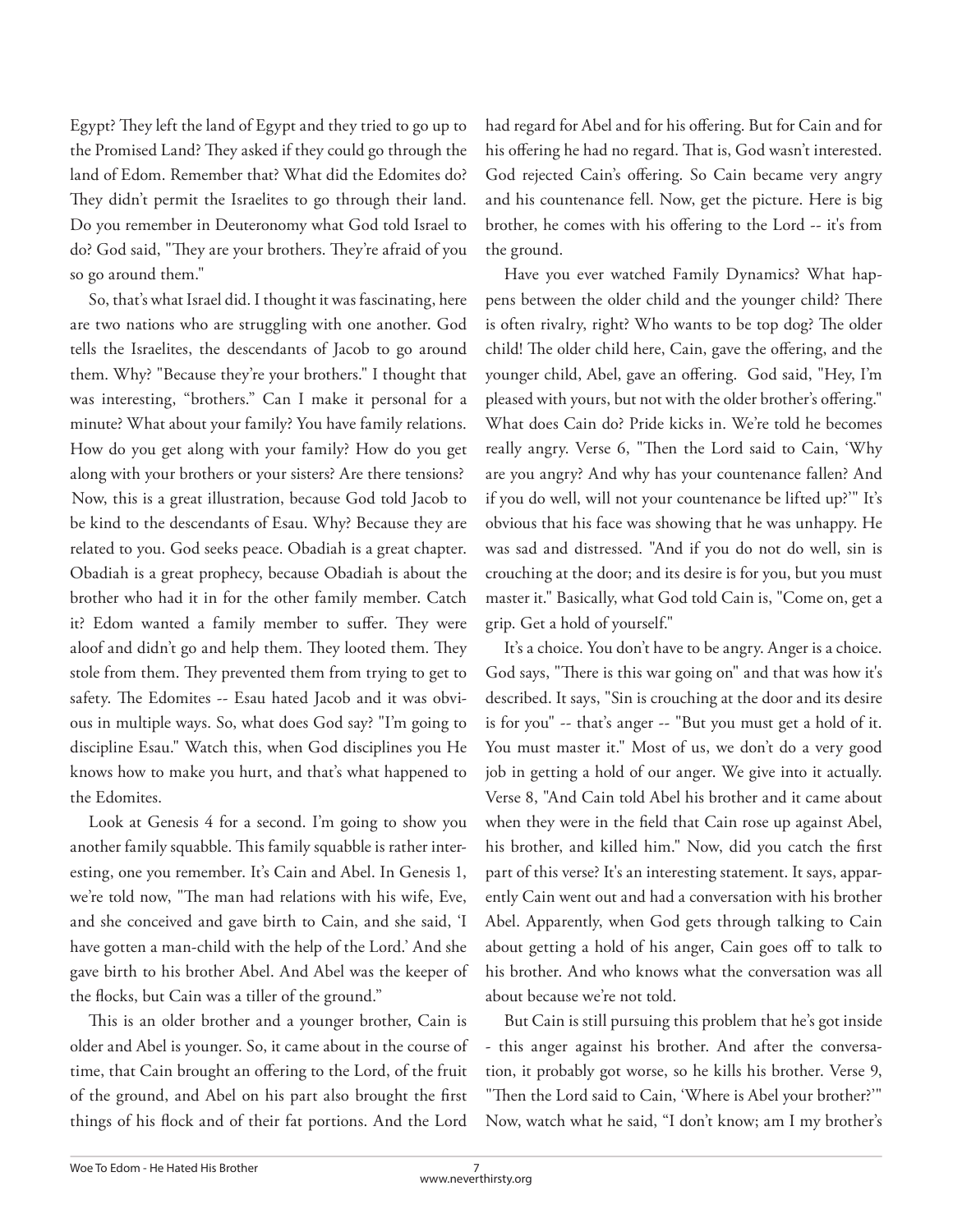keeper?" Was Edom his brother's keeper? Was Edom Jacob's brother's keeper? No. Edom was all about Edom. Edom was just like Cain. He hated his brother and he wanted him to suffer. Unfortunately, sometimes in our relationships with our family members, we would like them just to go away. We're not much different than Cain. We're not much different than Edom. He just wanted Jacob to go away. That's why God said he's going to discipline Edom. It was in God's hand.

I find it really fascinating that God tells Jacob to be nice to Esau, and so Jacob is. Esau in turn, though, is, if you don't mind, "mean." They just did what they wanted. God says in verses 1 to 9, "I'm going to take care of Esau. I'm going to take care of Edom. I'm going to judge them." There is a prophecy against Edom, there is the reason why, and I think there is a great illustration here for us to think about in our relationships with our own family members.

Can I push a little bit? How about just anybody that you're connected with? What's your relationship with one another like? You think we should be aloof to the needs of one another? Do you think that's what God would think is really good on your part? Should we be aloof to someone else's need? Do you think it's really good to gloat over somebody who is hurting or who maybe did you wrong? I remember some years ago, a woman came to me and complained because somebody was walking down the aisle and inadvertently bumped her while he was walking down the aisle. And she was greatly offended she got bumped. I said, "Well, do you think he knew?" She replied, "Well, I hadn't thought about that." It is amazing sometimes how we respond to people.

DAY OF THE LORD. Now let's go to Obadiah verse 15. Verse 15 is the day of the Lord, and there is this huge shift. And if you noticed, it's not about just Edom, it's about every nation. So here is the verse, "For the day of the Lord draws near on all the nations. As you have done, it will be done to you. Your dealings will return on your own head." God now says. "The day of the Lord." We've now moved into our future. We have moved into a distant future and it's the day of the Lord. And God says, "So there's a day of the Lord that draws near on every nation in the world -- not just Edom."

In verse 16, "And because just as you drank on My holy mountain."

Actually, there is an interesting shift here in the Hebrew and it appears that, He's talking to Judah at this point. He says, "All nations will drink continually. They will drink and swallow and become as if they had never existed." What God is saying is, "Judea, when you're on Mount Zion", by the way, Mount Zion is where Jerusalem is, or "My holy mountain." You'll see Mount Zion in verse 17. What's going happen is that all the nations are going come up against Jerusalem and they're going to drink too. Only notice, it's judgment. Because He says, "And they will drink and swallow and become just as if they never existed", that is, they're going to be destroyed.

"But on Mount Zion there will be those who escape and it will be holy and the house of Jacob will possess their possessions. Then the house of Jacob will be of fire, and the house of Joseph a flame." So there is the northern kingdom, the southern kingdom, and people are always saying, "Are the 10 tribes lost?" Well, not according to verse 18. But the house of Esau would be stubble. Now catch this, this is important (otherwise you'll miss the verse).

"Jacob is on fire, Joseph is on flame", and what is Esau? Stubble. What happens when you take stubble and you put fire to stubble? You get a blaze, right? Things get burned up. Stubble is just hay and pieces of wood. So the idea is that Jacob and Joseph are like fire and Esau is like stubble. The rest of the verse tells you what's going to happen. "And they will set them on fire and consume them" -- the "them" in this case is Esau. This is Edom - all the people in Edom. "So that there will be no survivor of the house of Esau, for the Lord as spoken." What does God say? God says in the future, Edom is finally and totally going to be destroyed. So what we gather from this, is that the judgment God is pronouncing from verses 1 to 9 will not destroy all of Edom. Although today if you were to go into the land of Edom, you find Petra is just ruins.

So, there are some Edomites left, but God says, "You know Israel? You know Judah? Take comfort. I'm judging them now." Then God says, "Oh, by the way, out there in the future, I'm going to totally destroy them. They're going to be